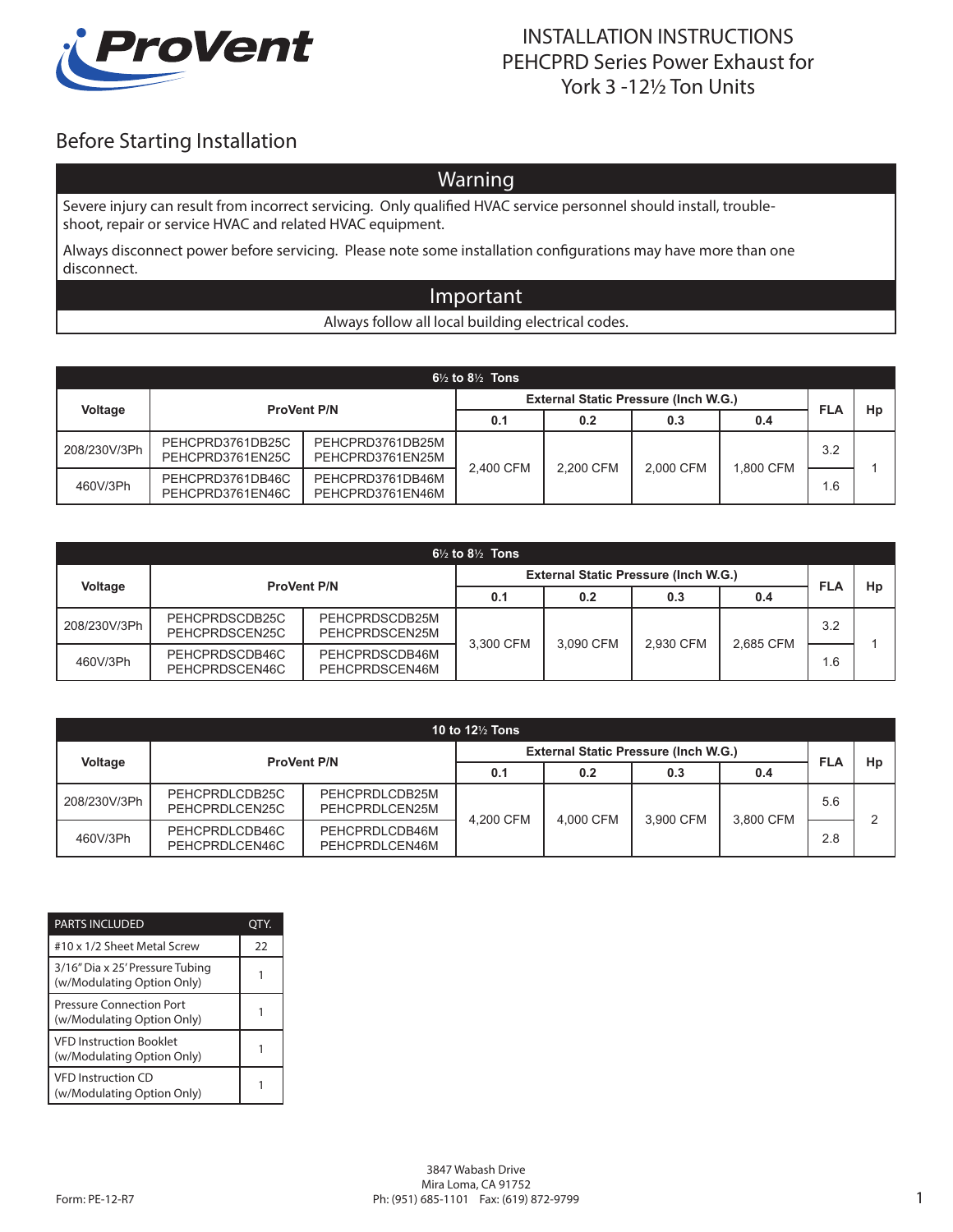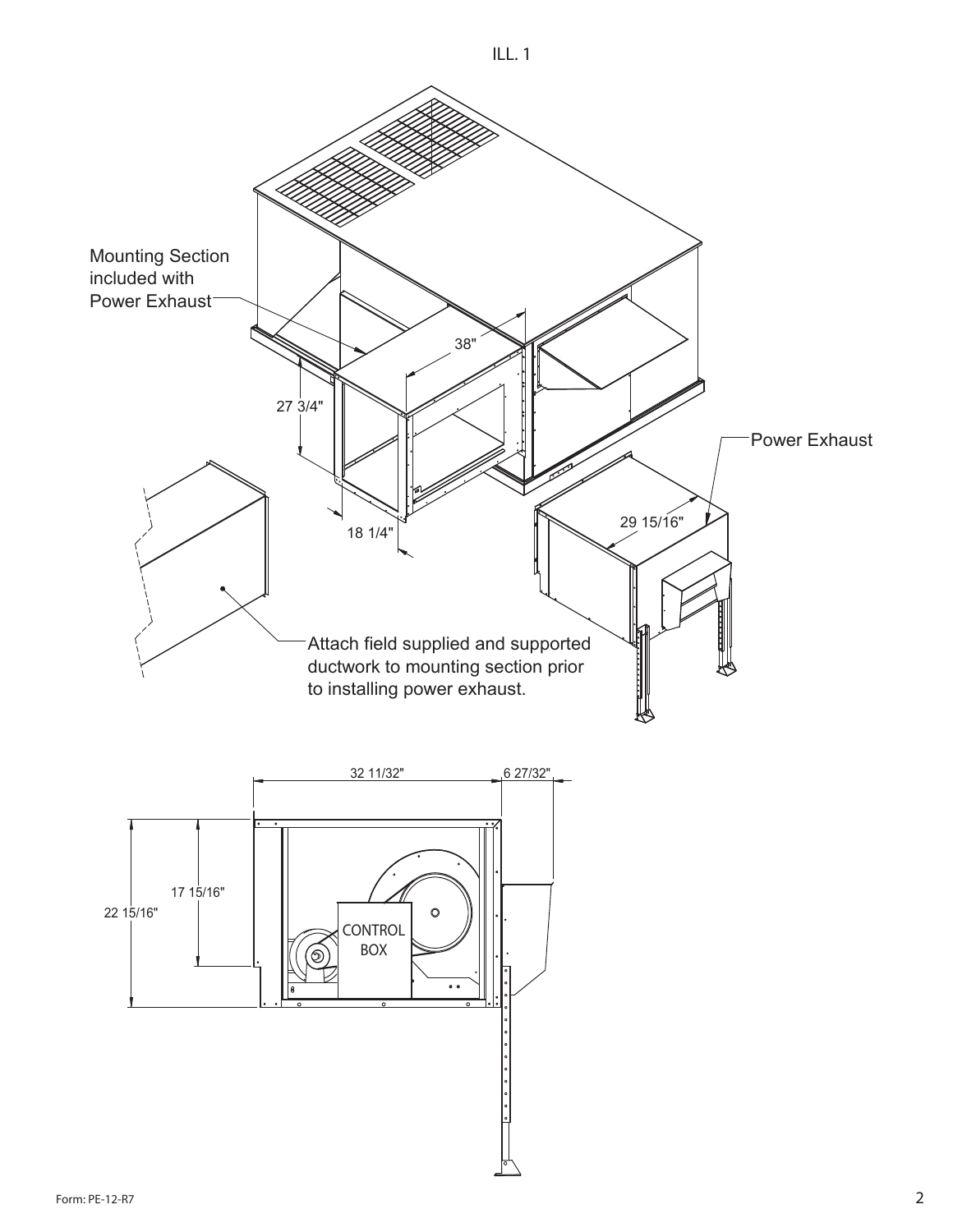### Installation Instructions

#### Important

## Exhaust hood is shipped loose inside the power exhaust cabinet. Remove exhaust hood prior to installing power exhaust.

Knockout On Mounting Section

24V Yellow Control Wiring (Constant Volume Only)

- 1. Install economizer per instructions. The power exhaust power (Molex) plug is located on economizer next to its power plug. Make sure to connect both Molex plugs to unit when installing economizer. (ILL. 2)
- 2. Install mounting section over return air opening and secure to unit using existing screws from factory return air opening panel. Caulk all mating flanges water tight. (ILL. 3)
- 3. Attach and support field supplied return air duct to mounting section. This step must be completed prior to attaching power exhaust to mounting section. (ILL. 3)
- 4. Connect other end of power exhaust power plug located on economizer return air damper frame to knockout on mounting section. (ILL. 4)
- 5. Set power exhaust in front of mounting section. Connect power exhaust power plug to plug in knockout on mounting section. (ILL. 3 & 4)
- 6. For constant volume operation, feed 24V yellow wire leads through economizer return air damper knockout. Connect wires to Economizer JADE Logic board (C, EXH1) or SSE Controller (COM, EX-FAN). (ILL. 2) (Not required for modulating operation.)
- 7. Install power exhaust over mounting section opening and secure with 1/4" bolts provided. Caulk all mating flanges water tight. (ILL. 3)

Based on return air duct supports, power exhaust may require field support.

 $II.4$ 

8. Reattach lower mixed air panel below outside air hood.

Connect To Unit Power Exhaust Ø Power Plug ILL. 2 Economizer Power Plug Return Air Damper Wire Raceway Line Voltage Power Plug To Power Exhaust 24V Control Wiring From Power Exhaust To Economizer JADE Logic Board (C, EXH1) 7/8" & 5/8" Holes for Power & Control Wiring or SSE Controller (COM, EX-FAN) (Constant Volume Operation Only) ILL. 3 Mounting Section Attach field supplied and supported ductwork to mounting section prior to installing power exhaust Line Voltage Wiring Power Exhaust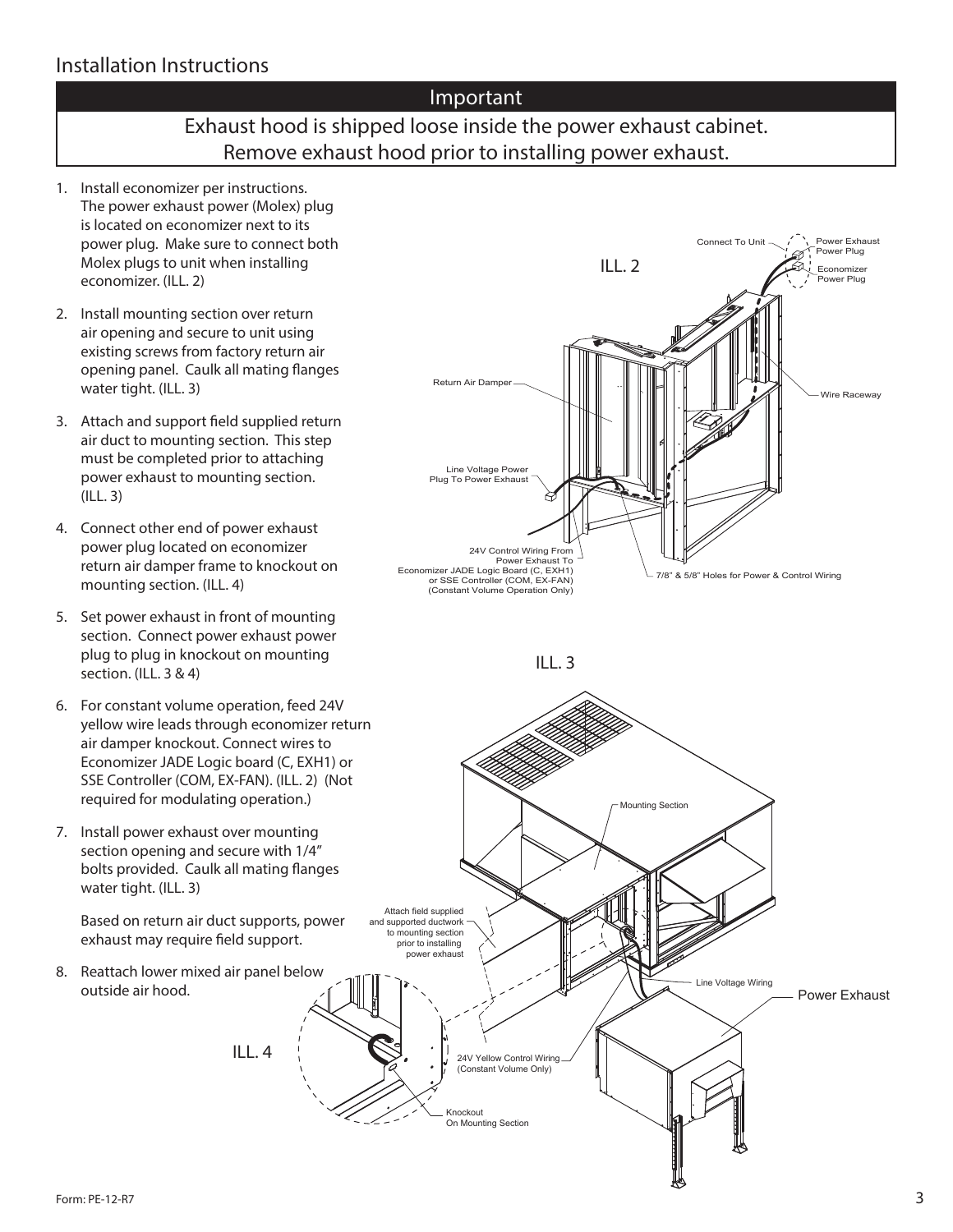### Installation Instructions (When Used With Pre-installed ProVent Economizer Only)

- 1. Remove existing ProVent economizer from unit.
- 2. On bottom of return air damper frame, bore a 7/8" diameter hole for the power cord and a 5/8" diameter hole for the 24V control wiring. (ILL. 2)

Install the snap bushings provided.

3. Feed power cord end with Molex connector sockets up thru the 7/8" diameter hole. This end of cord will attach to power exhaust. (ILL. 2)

Feed the other end of power cord thru wire race way on economizer. This end will attach to the York unit Molex connector. (ILL. 2)

4. Attach Molex female receptacle to end of the power cord by inserting the three Molex connector sockets shown on ILL. 5.

Warning: To avoid electrical damage, confirm that wire colors match corresponding numbers on back of Molex receptacle as shown on ILL 5.

4. Follow instructions 1 thru 8 from previous section on Page 2.

| ADDITIONAL PARTS INCLUDED         |  |
|-----------------------------------|--|
| Power Cord                        |  |
| Molex Connector Female Receptacle |  |
| 7/8" Snap Bushing                 |  |
| 5/8" Snap Bushing                 |  |



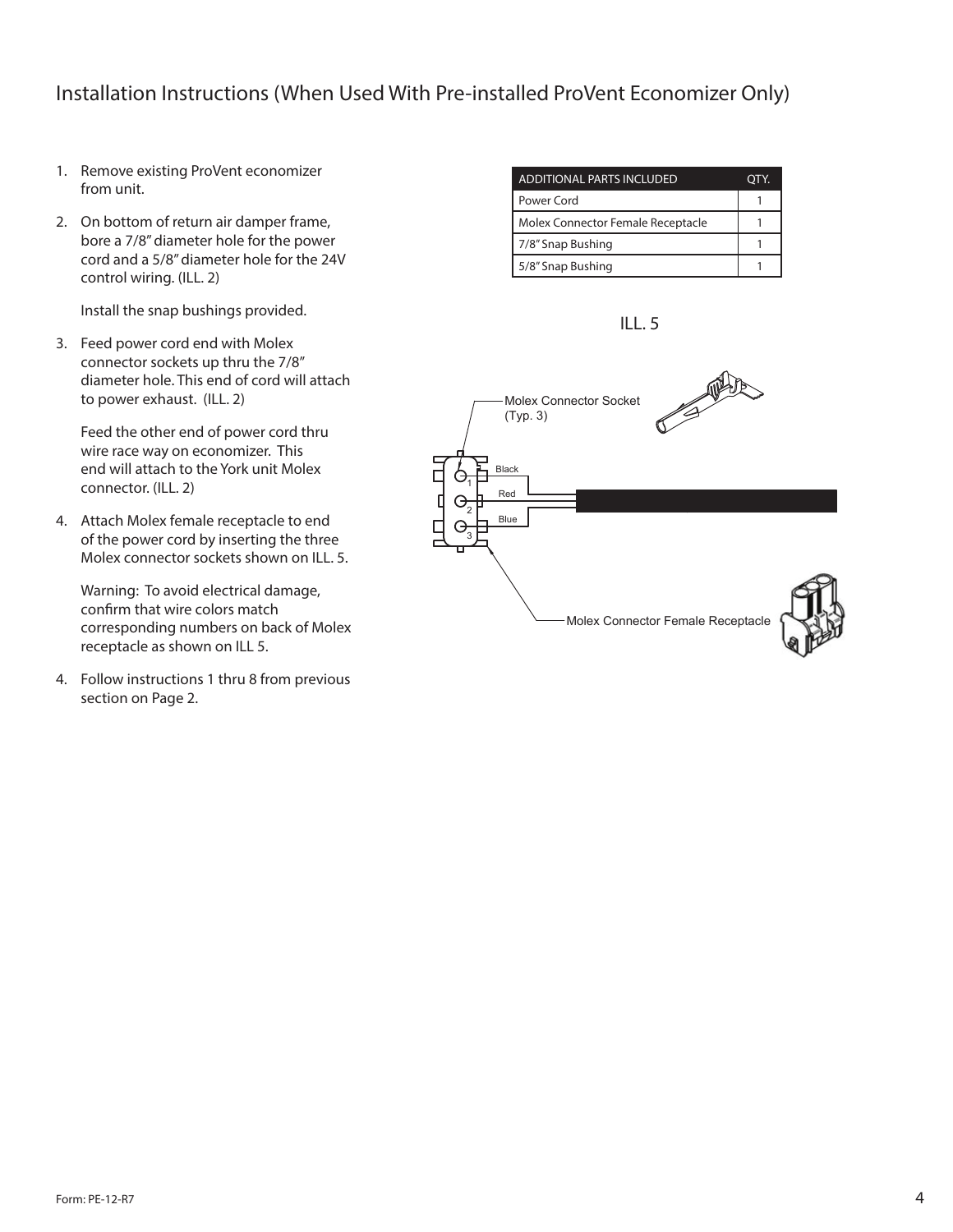#### ILL. 6 - Constant Volume Power Exhaust Wiring



To determine MCA with power exhaust: New MCA = MCA of Unit Only + MCA of Power Exhaust

 $\triangle$  Transformer, contactor and fuses are to be in a NEMA type electrical enclosure.

 $\sqrt{3}$  For voltage, refer to label on exterior of power exhaust cabinet.

 $\overline{4}$  3, 6 amp KTK fuses (460V-3PH). 7, 8, 10 amp KTK fuses (230V-3PH). 10, 15 amp KTK fuses (230-1PH)

Example: With a unit that has MCA=22.5 amps and MOCP=30 amps,

New MCA = 22.5 amps + 3 amps (example for power exhaust) =  $25.5$  amps

If New MCA is less than MOCP for the HVAC unit, you can tie the power wire to the HVAC contactor terminal strip, if local code allows. Make sure tap off terminal block is capable for handling more than one unit.

If new MCA is greater than MOCP or local code requires, you must run power wire for the power exhaust to an external disconnect. Make sure the disconnect is sized properly for the power from the power exhaust as well as the HVAC unit.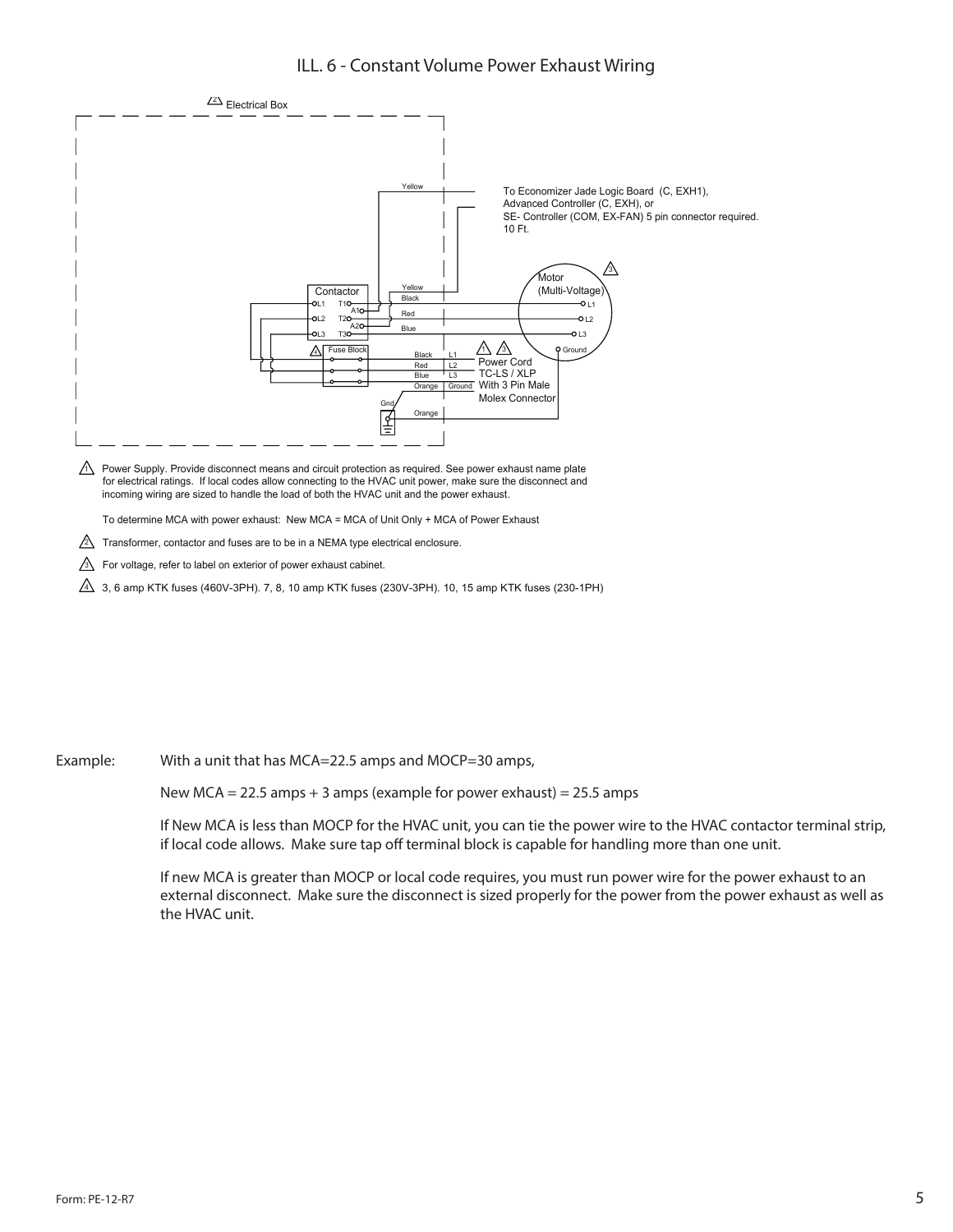#### ILL. 7 - Modulating Power Exhaust Option Wiring



 $\triangle$  Power Supply. Provide disconnect means and circuit protection as required. See power exhaust name plate for electrical ratings. If local codes allow connecting to the HVAC unit power, make sure the disconnect and incoming wiring are sized to handle the load of both the HVAC unit and the power exhaust.

To determine MCA with power exhaust: New MCA= MCA of Unit Only+ MCA of Power Exhaust

 $\sqrt{2}$ Transformer, contactor and fuses are to be in a NEMA type electrical enclosure.

 $\sqrt{3}$  Factory mounted 3/16" low pressure tubing.

A 25 feet of 3/16" high pressure tubing and connection port provided for field mounting in conditioned space. Architectural finishing field provided. (Follow local codes.)

**S** For fuse size, refer to label on the exterior of power exhaust cabinet.

**6** For Voltage, refer to label on exterior of power exhaust cabinet.

AField Required.

If the Power Exhaust is installed with the Simplicity Smart Equipment (SSE) board, please change the following fan type settings:

Details <enter>

Control <enter>

Power Ex <enter>

Ex FType <enter>

select "Non- Modulating" <enter>

To change the setpoints for "ON" and "OFF"

EconDmpPos-FanOn <60% default>

EconDmpPos-FanOff <20% default>